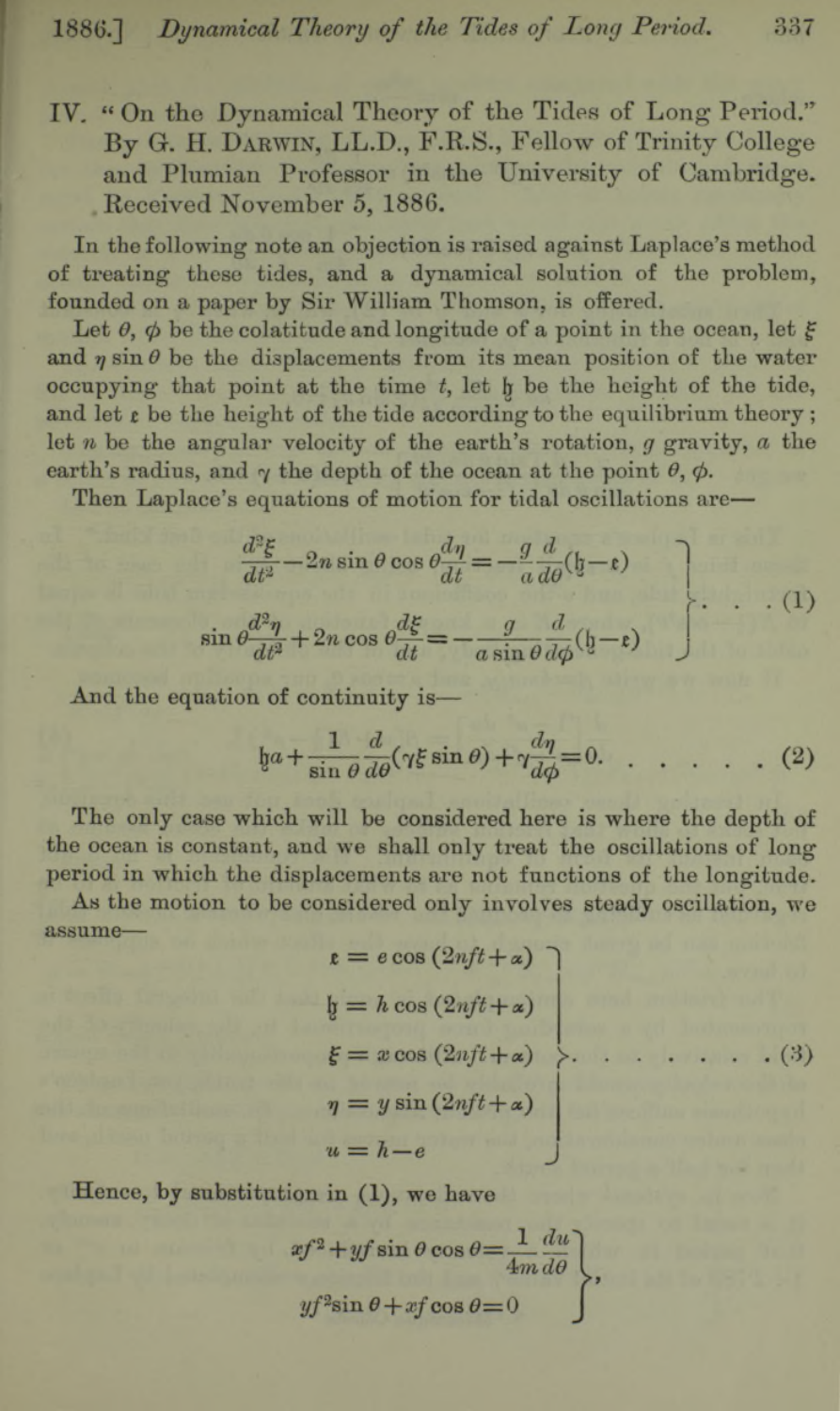where  $m = \frac{n^2 a}{2}$ 

$$
y
$$
  
Whence 
$$
x(f^2 - \cos^2 \theta) = \frac{1}{4m} \frac{du}{d\theta},
$$

 $\sin \theta (f^2 - \cos^2 \theta) = -\frac{1}{\cos \theta} \frac{\cos \theta}{\sin \theta}$  $\frac{1}{2}$   $4m$   $f$   $d\theta$ 

Then substituting for  $x$  and  $y$  in (2), which, when  $\gamma$  is constant and  $\eta$  is not a function of  $\phi$ , becomes

 $ha + \frac{\gamma}{\sin \theta} \frac{d}{d\theta} (\xi \sin \theta) = 0,$ 

we get  $\frac{\gamma}{\sin \theta} \frac{d}{d\theta} \left[ \frac{\sin \theta \, du/d\theta}{f^2 - \cos^2 \theta} \right] + 4ma(u+e) = 0.$ 

**This is Laplace's equation for tidal oscillations of the first kind.\* In** these tides f is a small fraction, being about  $\frac{1}{28}$  in the case of the **fortnightly tide, and** e **the coefficient in the equilibrium tide is equal** to  $E(\frac{1}{2} - \cos^2\theta)$ , where *E* is a known function of the elements of the **orbit of the tide-generating body, and of the obliquity of the ecliptic.**

If now we write  $\beta = 4ma/\gamma$ , and  $\mu = \cos \theta$ , our equation becomes

$$
\frac{d}{d\mu} \left[ \frac{1-\mu^2}{\mu^2 - f^2} \frac{du}{d\mu} \right] = \beta [u + E(\frac{1}{3} - \mu^3)]. \quad . \quad . \quad . \quad . \tag{4}
$$

**In treating these oscillations Laplace does not use this equation, but seeks to show that friction suffices to make the ocean assume at each instant its form of equilibrium. His conclusion is no doubt true, but the question remains as to what amount of friction is to be regarded as sufficing to produce the result, and whether oceanic tidal friction can be great enough to have the effect which he supposes it to have.**

**The friction here contemplated is such that the integral effect is represented by a retarding force proportional to the velocity of the fluid relatively to the bottom. Although proportionality to the square of the velocity would probably be nearer to the troth, yet Laplace's hypothesis suffices for the present discussion. In oscillations of the class under consideration, the water moves for half a period north, and then for half a period south.**

**How in systems where the resistances are proportional to velocity, it is usual to specify the resistance by a modulus of decay, namely,** that period in which a velocity is reduced by friction to  $e^{-1}$  or **1-t-2'783 of its initial value ; and the friction contemplated by Laplace**

**\* ' Mecanique Celeste.\***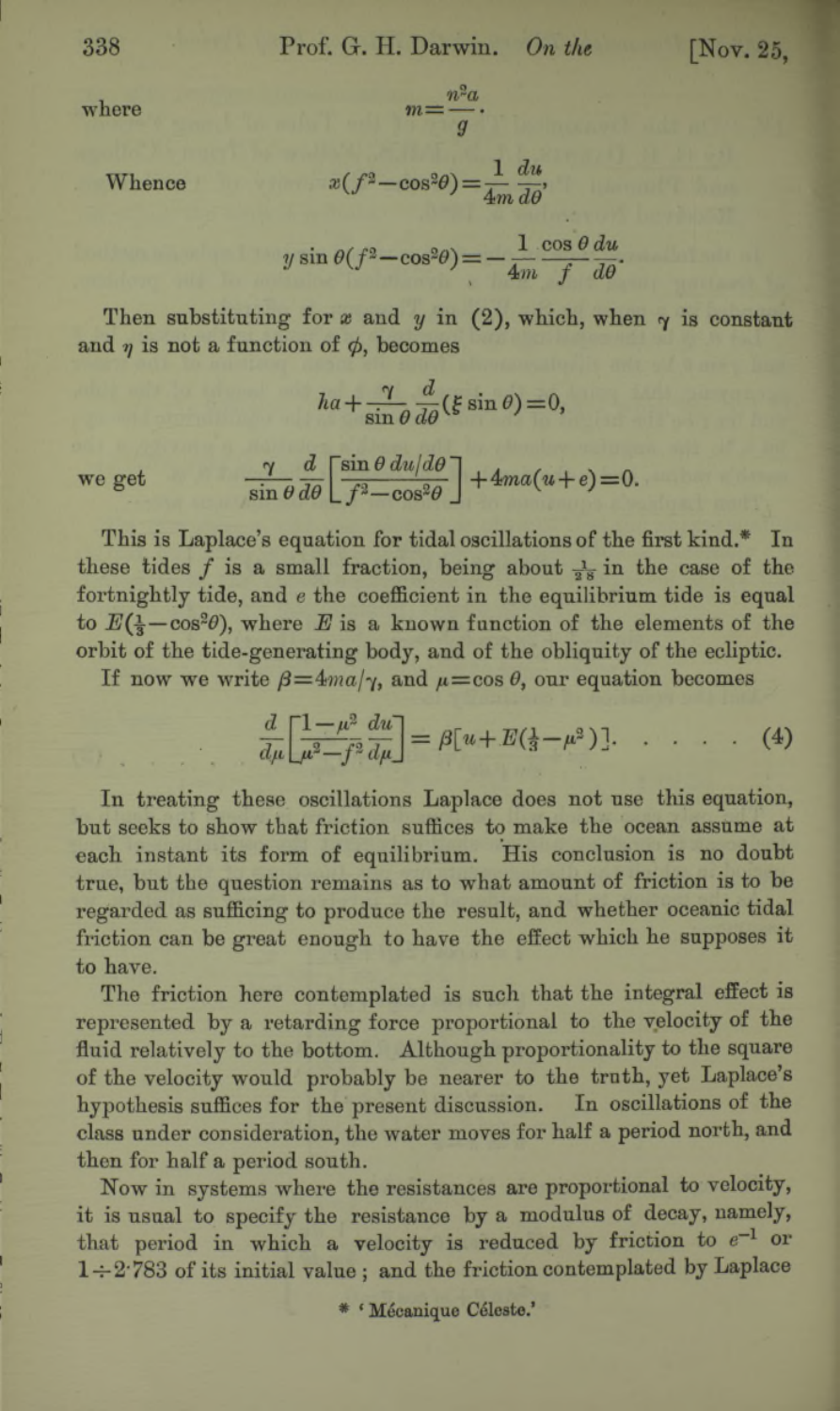**is such that the modulus of decay is short compared with the semiperiod of oscillation.**

**The quickest of the tides of long period is the fortnightly tide, hence for the applicability of Laplace's conclusion, the modulus of decay must be short compared with a week. Now it seems practically certain that the friction of the ocean bed would not much affect the velocity of a slow ocean current in a day or two. Hence we cannot accept Laplace's hypothesis as to the effect of friction.**

**We now, therefore, proceed to the solution of the equation of motion when friction is entirely neglected.**

**The solution here offered is indicated in a footnote to a paper by** Sir William Thomson (' Phil. Mag.,' vol. 50, 1875, p. 280), but has **never been worked out before.**

**The symmetry of the motion demands that** *u,* **when expanded in a** series of powers of  $\mu$ , shall only contain even powers of  $\mu$ .

**Let us assume then**

$$
\frac{1}{\mu^2 - f^2} \frac{du}{d\mu} = B_1 \mu + B_3 \mu^3 + \ldots + B_{2i+1} \mu^{2i+1} + \ldots
$$

**Then**

$$
\frac{1-\mu^2}{\mu^2 - f^2} \frac{du}{d\mu} = B_1 \mu + (B_3 - B_1)\mu^3 + \dots + (B_{2i+1} - B_{2i-1})\mu^{2i+1} + \dots
$$
  

$$
\frac{d}{d\mu} \left[ \frac{1-\mu^2}{\mu^2 - f^2} \frac{du}{d\mu} \right] = B_1 + 3(B_3 - B_1)\mu^2 + \dots + (2i+1)(B_{2i+1} - B_{2i-1})\mu^{2i} + \dots
$$
 (5)

**Again**

$$
\frac{du}{d\mu} = -f^2 B_1 \mu + (B_1 - f^2 B_3) \mu^3 + \dots + (B_{2i-1} - f^2 B_{2i+1}) \mu^{2i+1} + \dots
$$
  

$$
u = C - \frac{1}{2} f^2 B_1^2 + \frac{1}{4} (B_1 - f^2 B_3) \mu^4 + \dots + \frac{1}{2i} (B_{2i-3} - f^2 B_{2i-1}) \mu^{2i} + \dots
$$
  

$$
\dots \qquad (6)
$$

**where** *G***is a constant.**

**Then substituting from (5) and (6) in (4), and equating to zero the successive coefficients of the powers of** */i,* **we find,**

$$
C = -\frac{1}{3}E + B_1/\beta
$$
  
\n
$$
B_3 - B_1(1 - \frac{1}{2\beta}f^2\beta) + \frac{1}{3}\beta E = 0
$$
  
\n
$$
B_{2i+1} - B_{2i-1}(1 - \frac{1}{2i(2i+1)}f^2\beta) - \frac{1}{2i(2i+1)}\beta B_{2i-3} = 0
$$
 (7)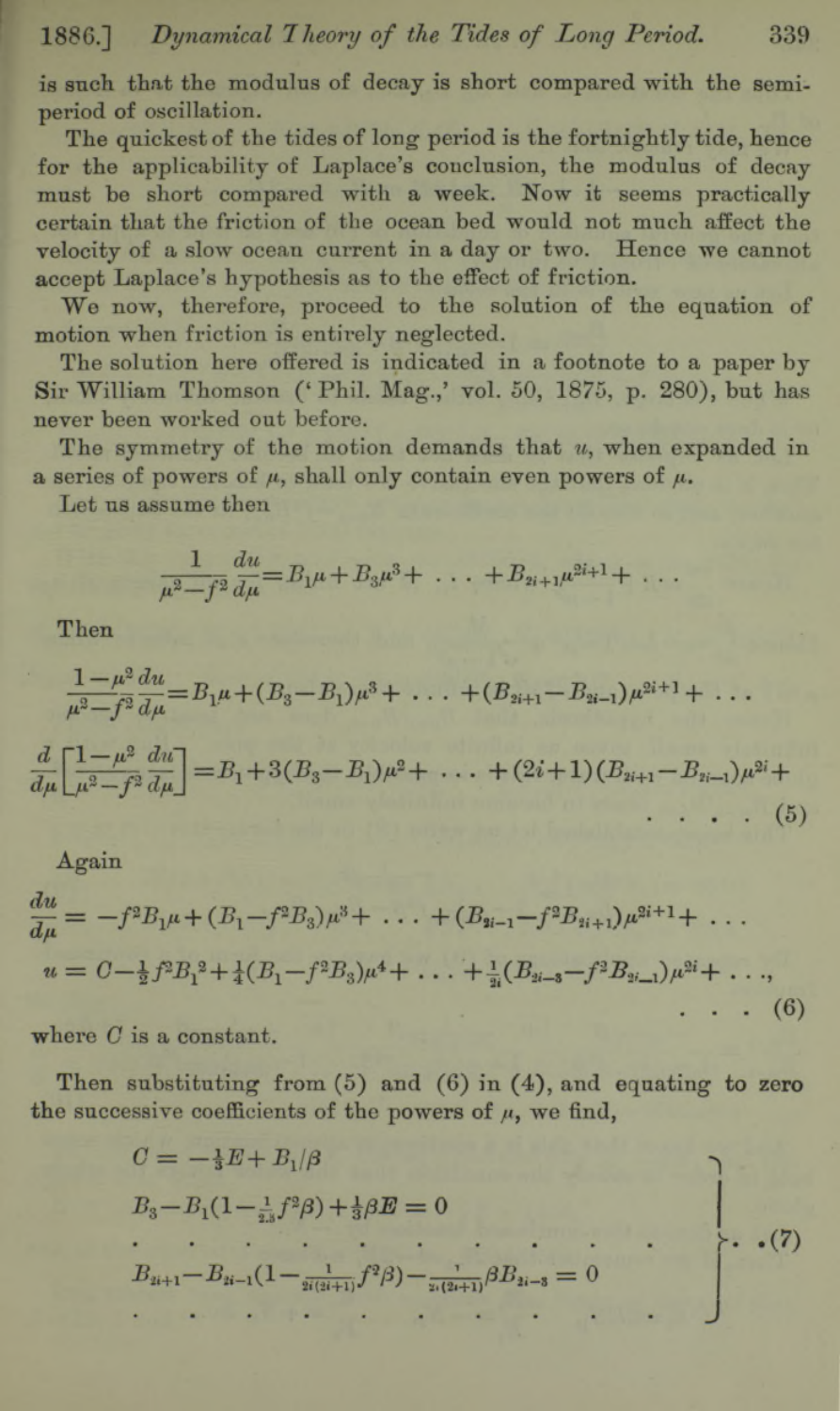Thus the constants  $C$  and  $B_{3}$ ,  $B_{5}$ , &c., are all expressible in terms of *Bv*

We may remark that if

 $-\frac{1}{2} \cdot \frac{1}{2} \cdot \beta B_{-1} = \frac{1}{2} \beta E$ , or  $B_{-1} = -2E$ .

then the general equation of condition in (7) may be held to apply for all values of *i* from 1 to infinity.

Let us now write it in the form—

$$
\frac{B_{2i+1}}{B_{2i-1}} = 1 - \frac{1}{2^{(2i+1)}} f^2 \beta + \frac{1}{2i(2i+1)} \beta \frac{B_{2i-3}}{B_{2i-1}}.
$$
 (8)

When *i* is large,  $B_{2i+1}/B_{2i-1}$  either tends to become infinitely small, or it does not do so.

Let us suppose that it does not tend to become infinitely small. Then it is obvious that the successive *B '*s tend to become equal to one another, and so also do the coefficients  $B_{2i-1} - f^2 B_{2i+1}$  in the expression for  $du/d\mu$ .

Hence  $\frac{du}{du} = L + \frac{M}{1-\mu^2}$ , where *L*, *M* are finite, for all values of  $\mu$ .  $du = \frac{1}{2}$ Hence  $\frac{d}{d\theta} = -L\sqrt{1-\mu^2} + \frac{1}{\sqrt{1-\mu^2}}$ , and therefore x is infinite when

 $\mu = 1$  at the pole, and  $d\xi/dt$  is infinite there also.

Hence the hypothesis, that  $B_{2i+1}/B_{2i-1}$  does not tend to become infinitely small, gives us infinite velocity at the pole. But with a globe covered with water this is impossible, the hypothesis is negatived, and  $B_{n+1}/B_{n-1}$  tends to become infinitely small.

This being established let us write (8) in the form—

$$
\frac{B_{2i-1}}{B_{2i-3}} = \frac{-\frac{1}{2i(2i+1)}\beta}{1-\frac{1}{2i(2i+1)}f^2\beta - B_{2i+1}/B_{2i-1}}.\quad \ldots \quad . \quad . \quad . \tag{9}
$$

By repeated applications of (9) we have in the form of a continued fraction

$$
\frac{B_{2i-1}}{B_{2i-3}} = \frac{-\frac{1}{(2i+1)}\beta}{1 - \frac{1}{2i(2i+1)}\beta^2\beta} \frac{1}{1 - \frac{1}{(2i+2)(2i+3)}\beta^2} \frac{1}{1 - \frac{1}{(2i+4)(2i+5)}\beta^3} + \text{&c.}
$$
\n(10)

And we know that this is a continuous approximation, which must hold in order 10 satisfy the condition that the water covers the whole globe.

Let us denote this continued fraction by  $-N_i$ .

Then, if we remember that  $B_{-1} = -2E$ , we have

$$
B_1 = 2EN_1, \qquad \frac{B_3}{B_1} = -N_2, \qquad \frac{B_5}{B_3} = +N_3, \&c.,
$$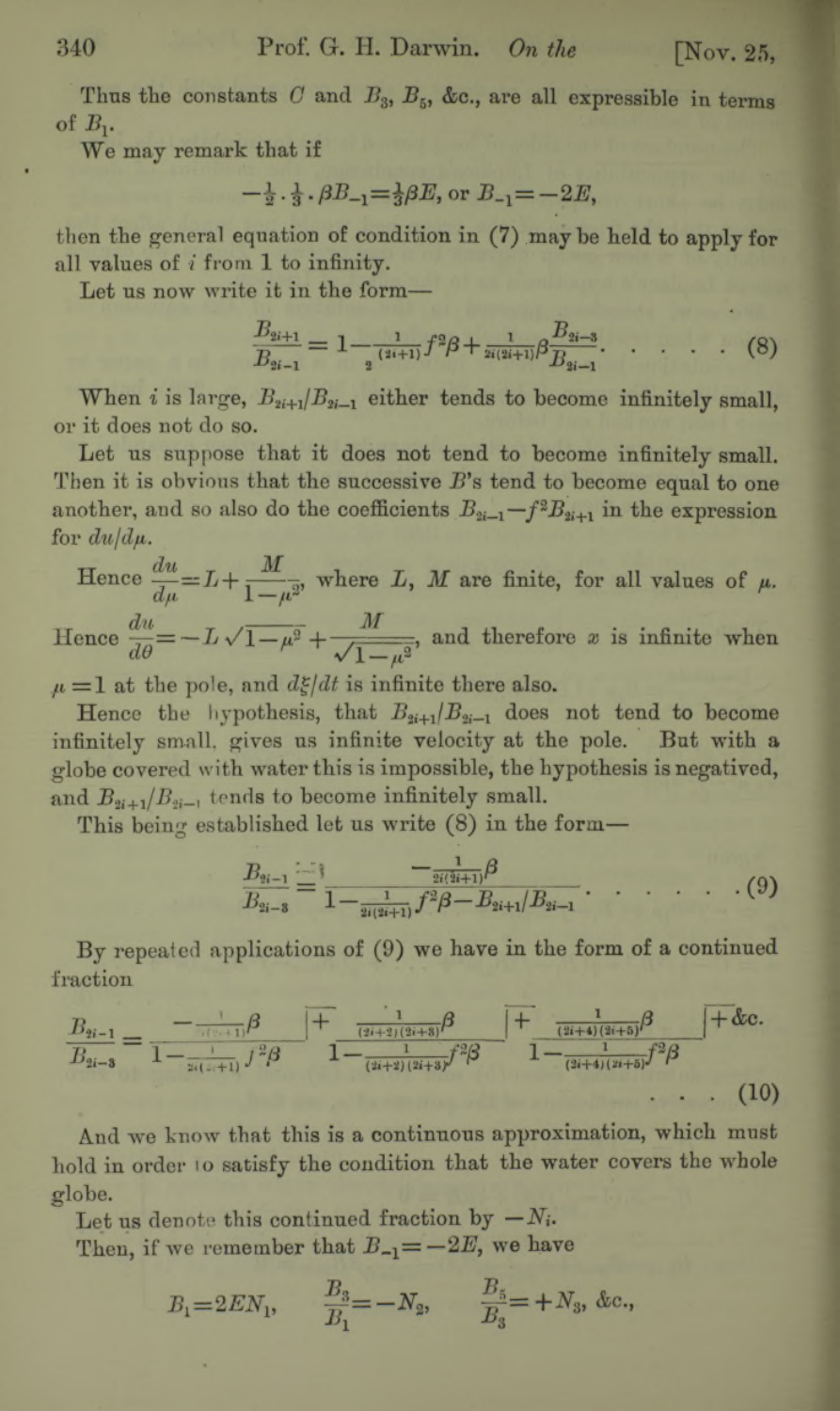**1886.]** *Dynamical Theory of the Tides of Long Period.* **341**

**so that**

$$
B_3 = -2EN_1N_2, \t B_5 = -2EN_1N_2N_3, \t B_7 = -2EN_1N_2N_3N_4, \&c.
$$
  
and  

$$
C = -\frac{1}{3}E + 2\frac{EN_1}{\beta}.
$$

Then the height of tide  $\mathbf{h}$  is equal to  $\mathbf{h}$  cos  $(2nft + \alpha)$ , the equilibrium **tide** *t* is equal to  $E(\frac{1}{2} - \mu^2)$  cos  $(2nft + \alpha)$ , and we have

$$
h = u + E(\frac{1}{3} - \mu^2)
$$
  
=  $C + \frac{1}{3}E - (E + \frac{1}{2}f^2B_1)\mu^2 + \frac{1}{4}(B_1 - f^2B_3)\mu^4 + \frac{1}{6}(B_3 - f^2B_5)\mu_6 + \dots$   

$$
\frac{h}{E} = \frac{2N_1}{\beta} - (1 + f^2N_1)\mu^2 + \frac{1}{2}N_1(1 + f^2N_2)\mu^4 - \frac{1}{3}N_1N_2(1 + f^2N_3)\mu_6 + \dots
$$

Now when  $\beta = 40$ , we have  $\gamma = \frac{1}{40} \times 4$  m  $\alpha = \frac{1}{200} a = 7260$  feet; so that  $\beta$ =40 gives an ocean of 1200 fathoms.

With this value of  $\beta$ , and with  $f = 0365012$ , which is the value for **the fortnightly tide, I find**

 $N_1 = 3.040692, N_2 = 1.20137, N_3 = 66744, N_4 = 42819, N_5 = 29819,$  $N_6$  =  $\cdot$ **21950,**  $N_7$  =  $\cdot$ **16814,**  $N_8$  =  $\cdot$ **13287,**  $N_9$  =  $\cdot$ **107,**  $N_{10}$  =  $\cdot$ **1**, &c.

**These values give**

 $\frac{2}{3}N_1 = 15203,$   $1 + f^2N_1 = 1.0041,$   $\frac{1}{2}N_1(1 + f^2N_2) = 1.5228,$  $\frac{1}{4} N_1 N_2 ( 1 + f^2 N_3) = 1.2187, \qquad \frac{1}{4} N_1 N_2 N_3 ( 1 + f^2 N_4) = 6099,$  $\frac{1}{6}N_1 \ldots N_4(1+f^2N_5) = 2089$   $\frac{1}{6}N_1 \ldots N_5(1+f^2N_6) = 0519$  $\frac{1}{2}N_1 \ldots N_6(1+f^2N_7) = 0.098, \qquad \frac{1}{8}N_1 \ldots N_7(1+f^2N_8) = 0.014,$ 

$$
\frac{1}{9}N_1 \ldots N_8(1+f^2N_9) = 0.0017, \&c.
$$

**So that**

$$
\frac{h}{E} = 1520 - 10041\mu^2 + 15228\mu^4 - 12187\mu^6 + 6099\mu^8 - 2089\mu^{10}
$$
  
+ 0519\mu^{12} - 0098\mu^{14} + 0014\mu^{16} - 0002\mu^{18} + ...

At the pole, where  $\mu=1$ , the equilibrium tide is  $-\frac{2}{3}E$ ; at the equator it is  $+ \frac{1}{2}E$ .

Now at the pole  $h = -E \times 1037 = -\frac{2}{3}E \times 1556$ ,

and at the equator  $h = +E \times 1520 = \frac{1}{2}E \times 4561$ .

**In a second case, namely, with an ocean four times as deep, so that**  $\beta = 10$ , I find